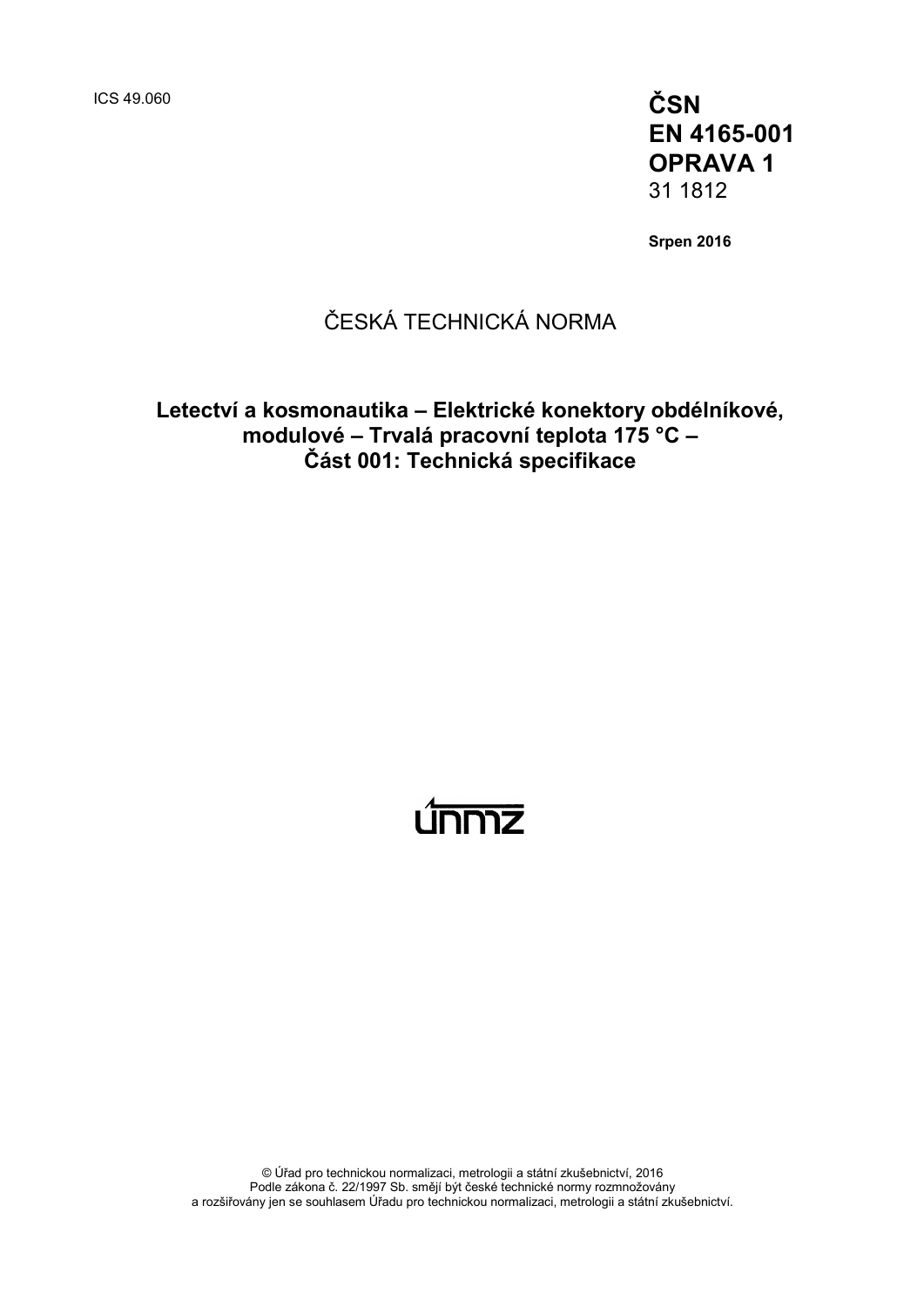# EUROPEAN STANDARD

# NORME EUROPÉENNE

## EUROPÄISCHE NORM

# **EN 4165-001:2015/AC**

April 2016 Avril 2016 April 2016

**ICS** 49.060 Supersedes EN 4165-001:2015/AC:2016-02

English version Version Française Deutsche Fassung

Aerospace series - Connectors, electrical, rectangular, modular - Operating temperature 175 °C continuous - Part 001: Technical specification

Série aérospatiale - Connecteurs électriques rectangulaires modulaires - Température d'utilisation 175 °C continu - Partie 001: Spécification technique

Luft- und Raumfahrt - Elektrischer Rechtecksteckverbinder in modularer Bauweise - Betriebstemperatur 175 °C - Teil 001: Technische Lieferbedingungen

This corrigendum becomes effective on 13 April 2016 for incorporation in the official English and French versions of the EN.

Ce corrigendum prendra effet le 13 avril 2016 pour incorporation dans les versions officielles anglaise et française de la EN.

Die Berichtigung tritt am 13. April 2016 zur Einarbeitung in die offizielle Englische und Französische Fassung der EN in Kraft.



EUROPEAN COMMITTEE FOR STANDARDIZATION COMITÉ EUROPÉEN DE NORMALISATION EUROPÄISCHES KOMITEE FÜR NORMUNG

#### **CEN-CENELEC Management Centre: Avenue Marnix 17, B-1000 Brussels**

© 2016 CEN All rights of exploitation in any form and by any means reserved worldwide for CEN national Members. Tous droits d'exploitation sous quelque forme et de quelque manière que ce soit réservés dans le monde entier aux membres nationaux du CEN. Alle Rechte der Verwertung, gleich in welcher Form und in welchem Verfahren, sind weltweit den nationalen Mitgliedern von CEN vorbehalten.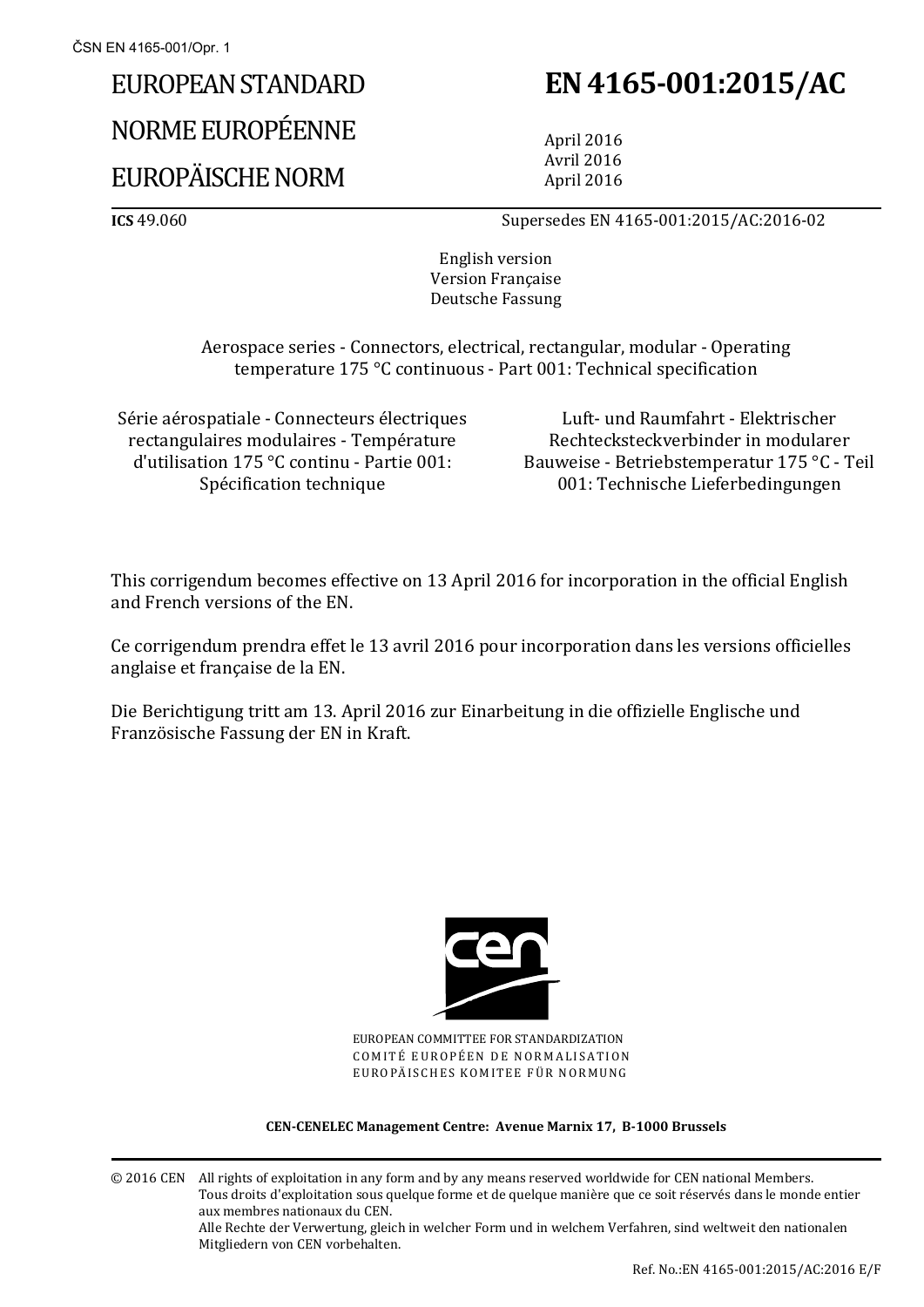### **1 Modification to Table 1**

*Replace Table 1 with the following one:* "

|                 | A    | B    | u    | D    | E     | F     |
|-----------------|------|------|------|------|-------|-------|
| <b>Series 2</b> | 38,5 | 33,4 | 40,0 | 34,9 | 19,3  | 14,2  |
|                 | 37,8 | 32,9 | 36,0 | 30,9 | 17.9  | 13,0  |
| Series 3        | 47,1 | 42,0 | 40,0 | 34,9 | 19,65 | 14,55 |
|                 | 46,4 | 41,5 | 36,0 | 30,9 | 18,25 | 13,35 |

"

"

### **2 Modification to figures**

*Replace Figure 9 itself with the following one:*





**2** 

"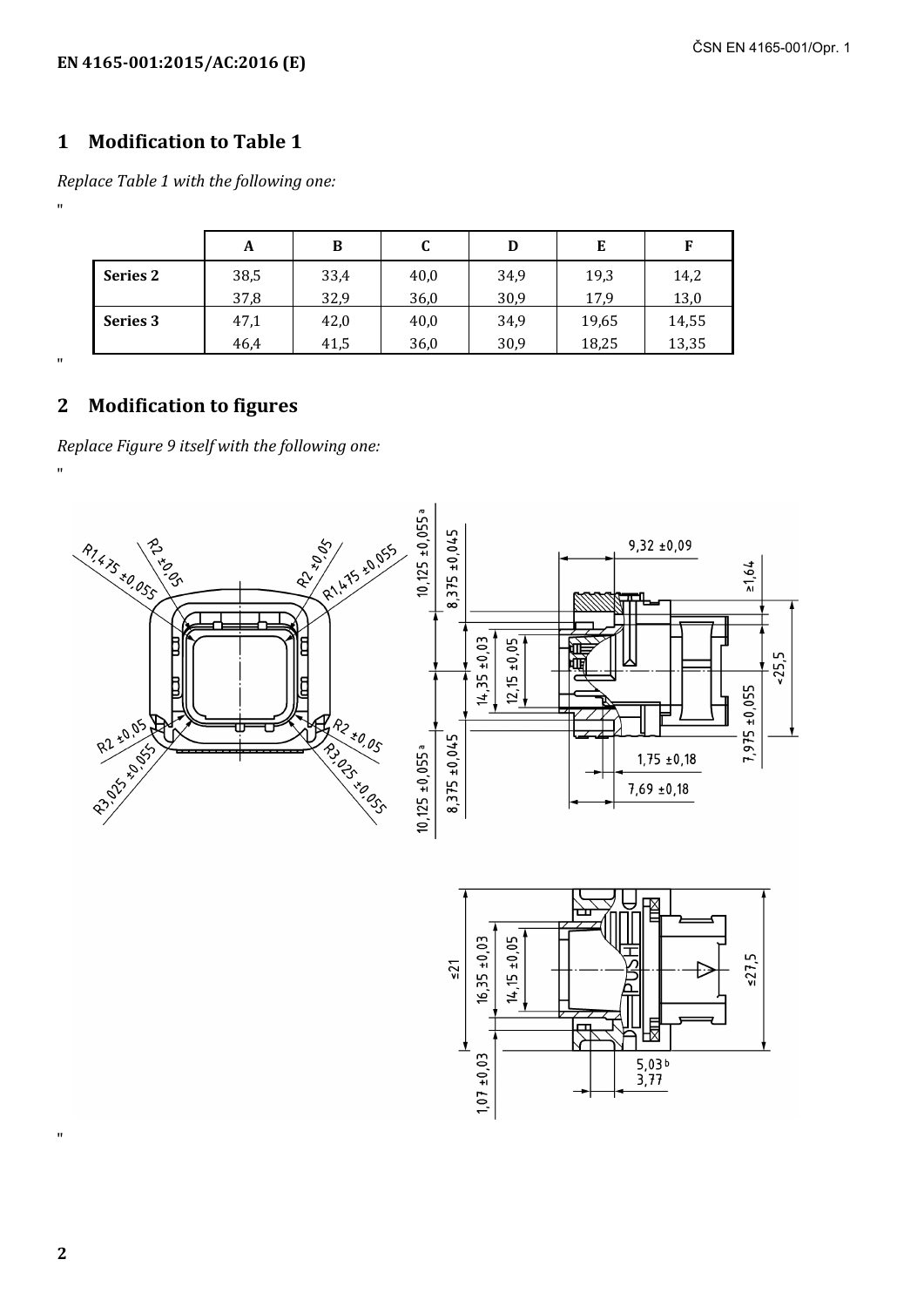$\mathbf{u}$ 

 $\mathbf{u}$ 





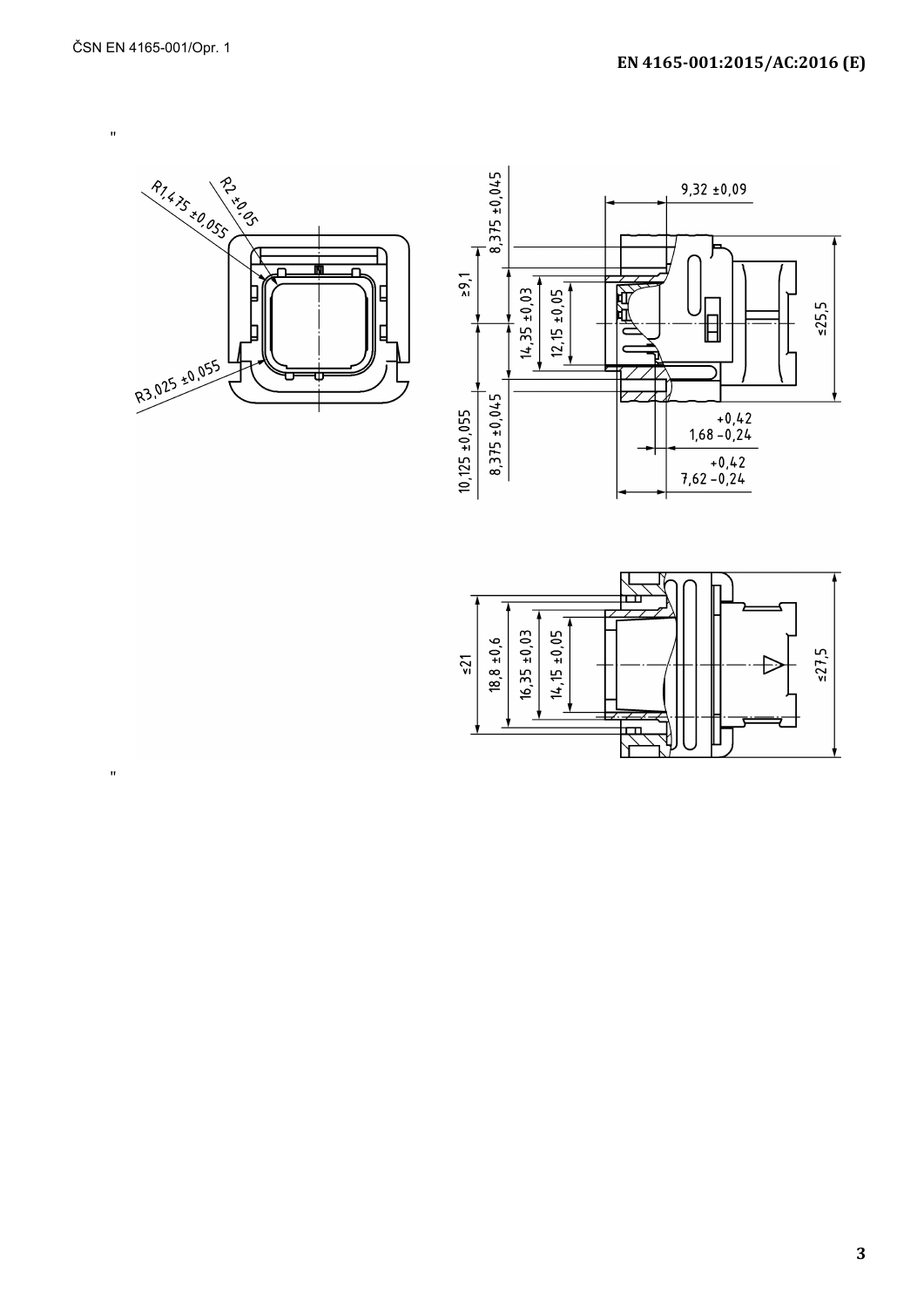$\mathbf{u}$ 

Replace Figure 15 itself with the following one:







 $\mathbf{u}$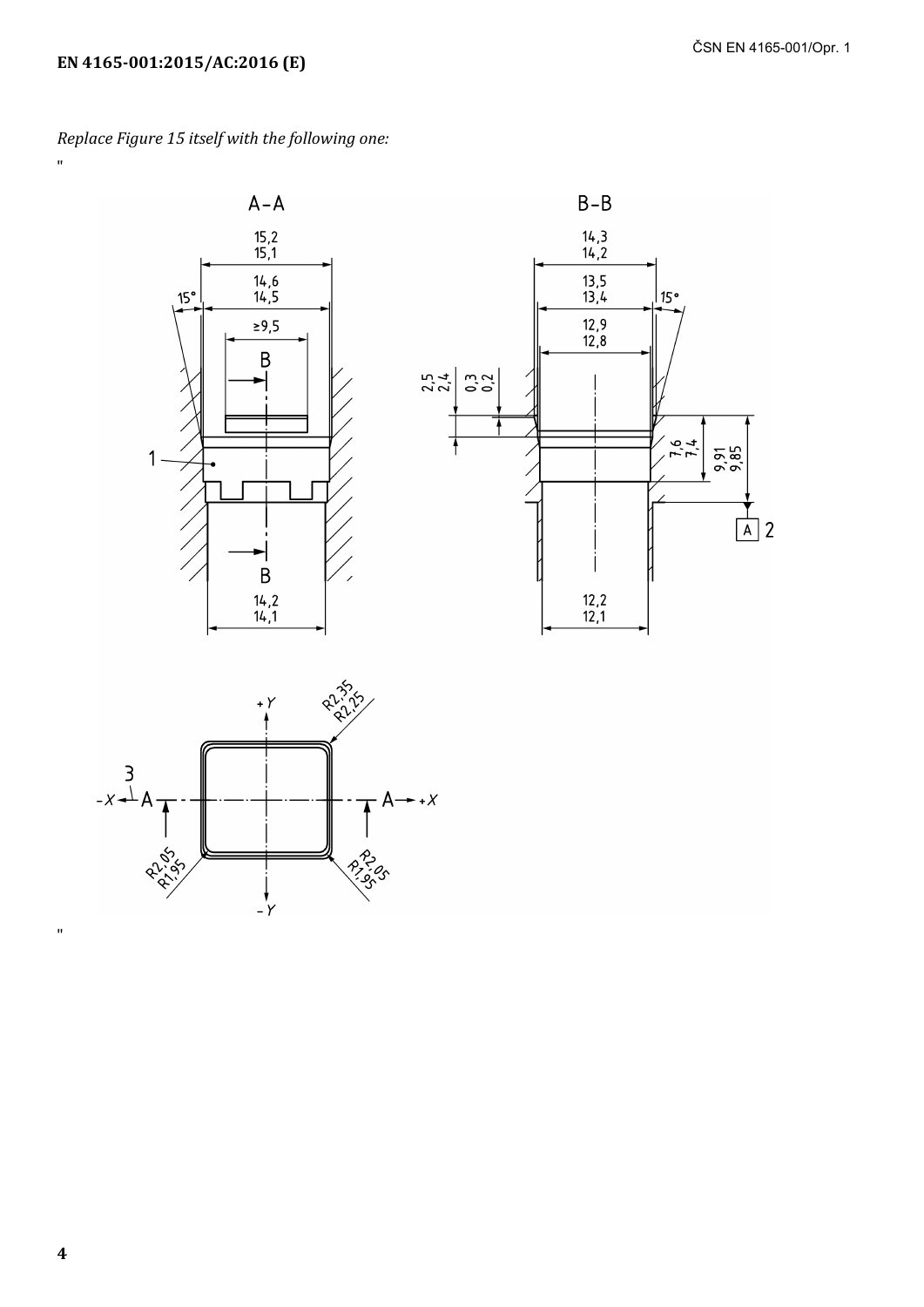

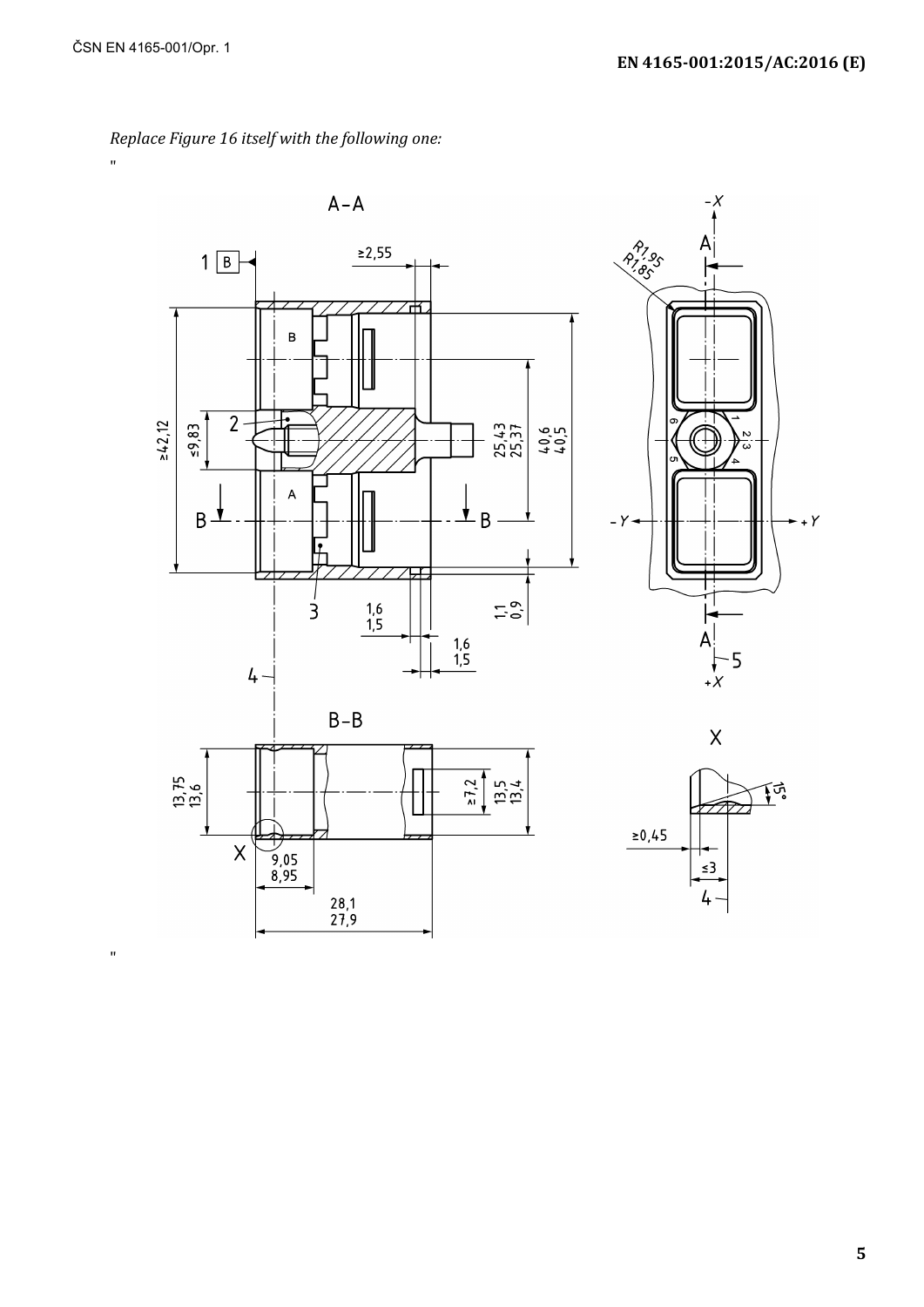Replace Figure 17 itself with the following one:



 $\boldsymbol{6}$ 

 $\bar{u}$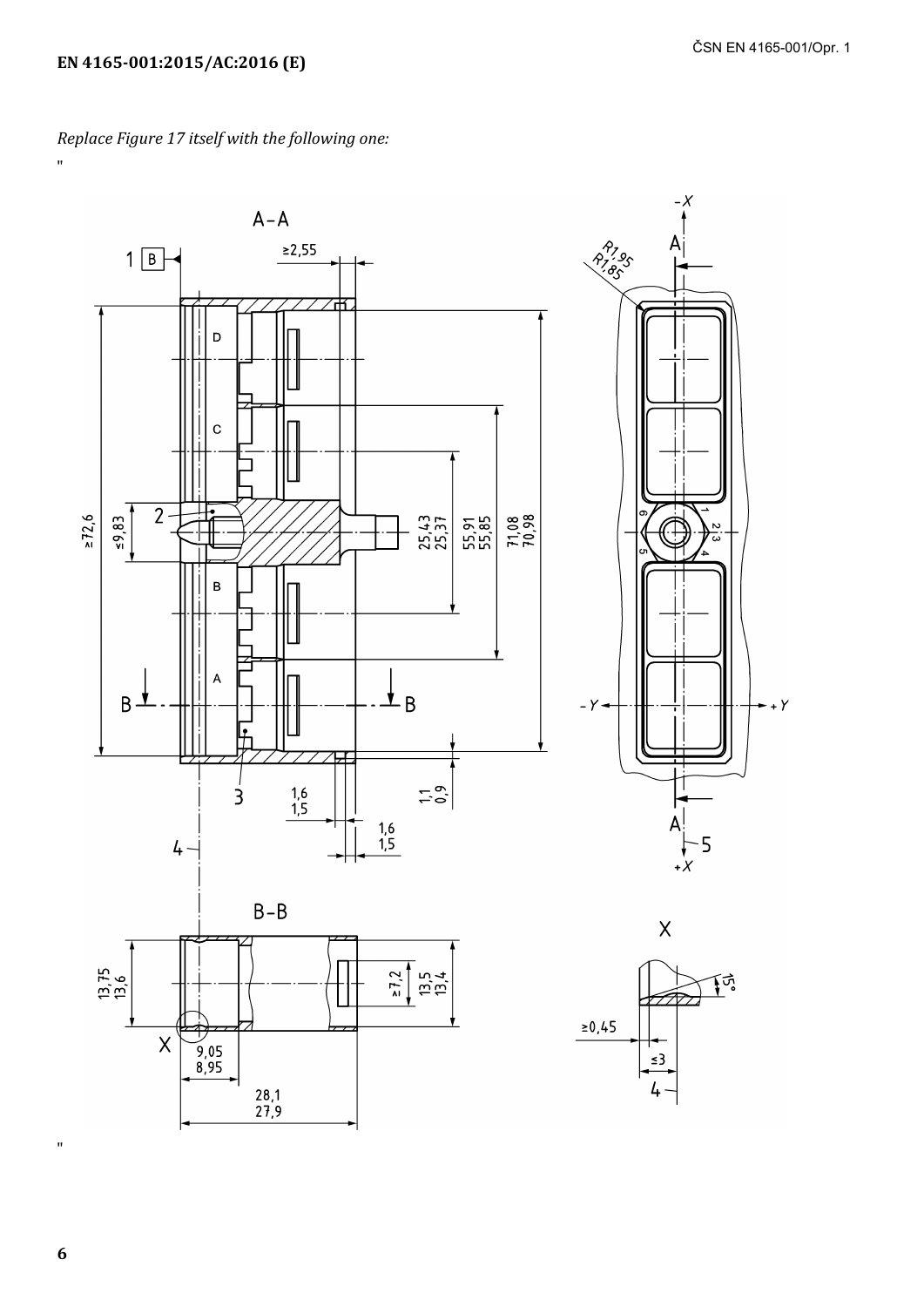Replace Figure 18 with the following one:

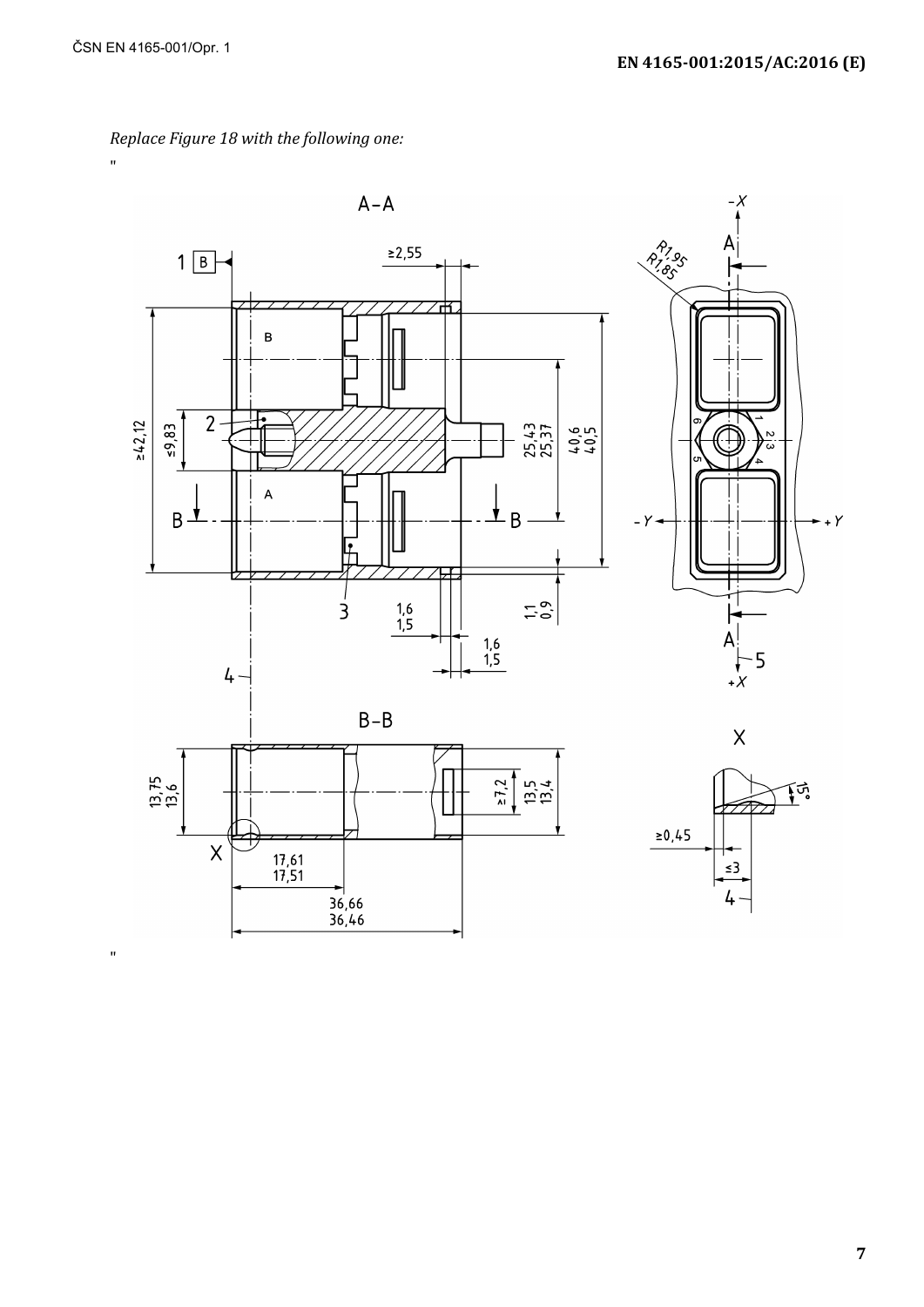Replace Figure 19 itself with the following one:

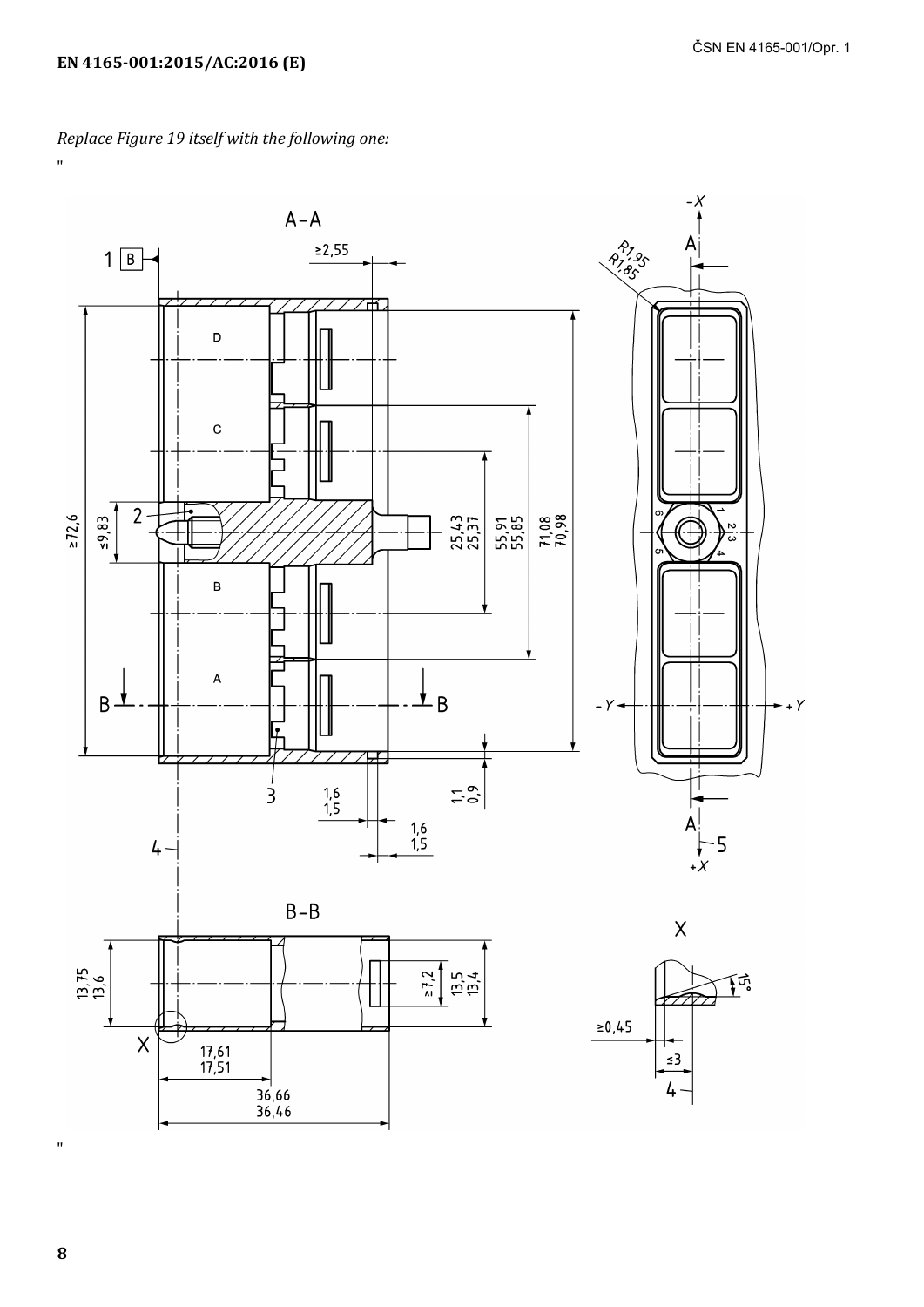$\bar{\mathbf{u}}$ 

 $\mathbf{u}$ 



Replace Figure 21 itself with the following one:



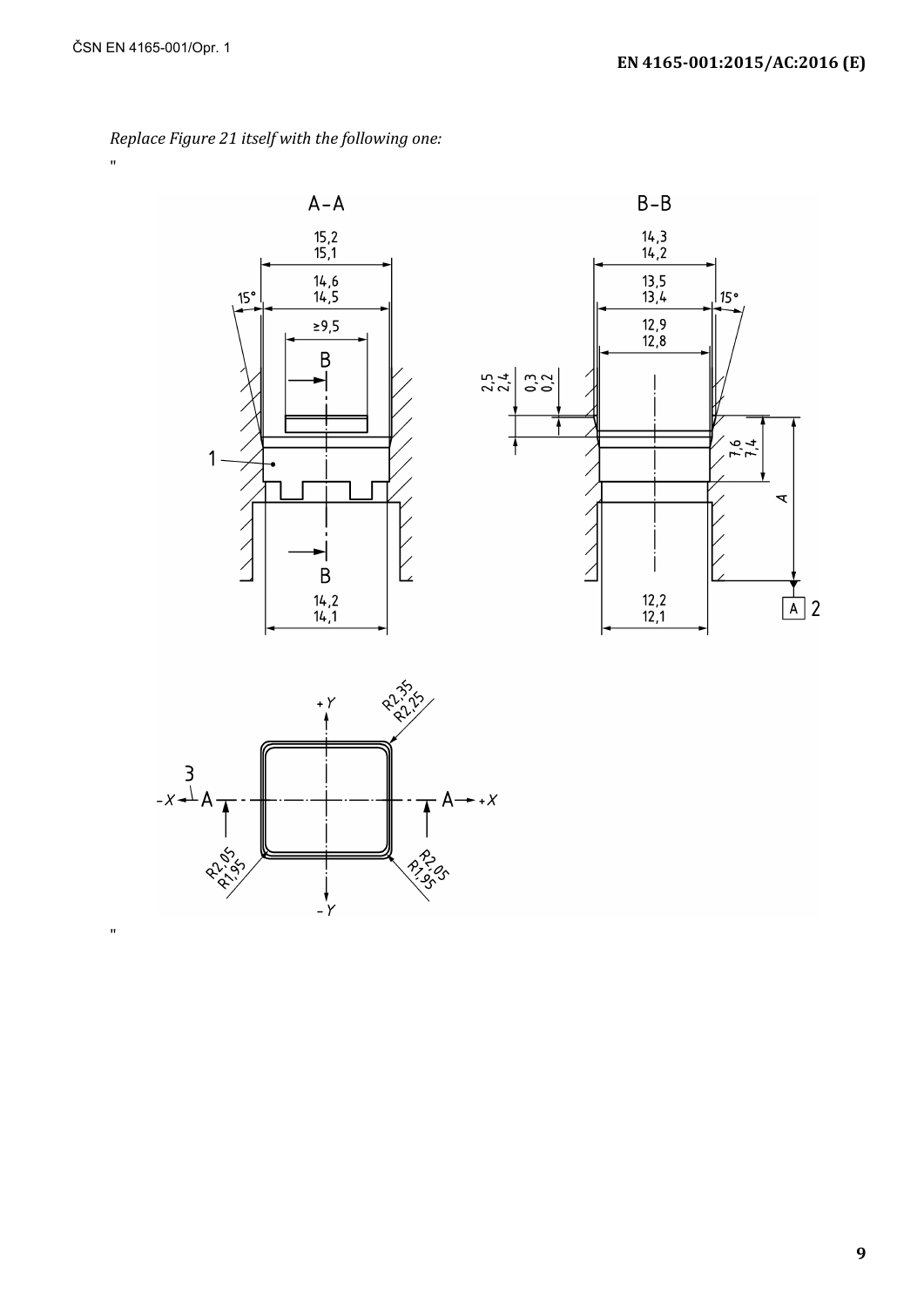*Replace Figure 31 and its key with the following one:*



#### **Key**

"

"

- 1 centre line
- 2 coding location
- 3 coding contact location
- 4 insert cavity

### **3 Modification to the keys of Figure 10, Figure 11 and Figure 12**

*In key n°2, delete class A.*